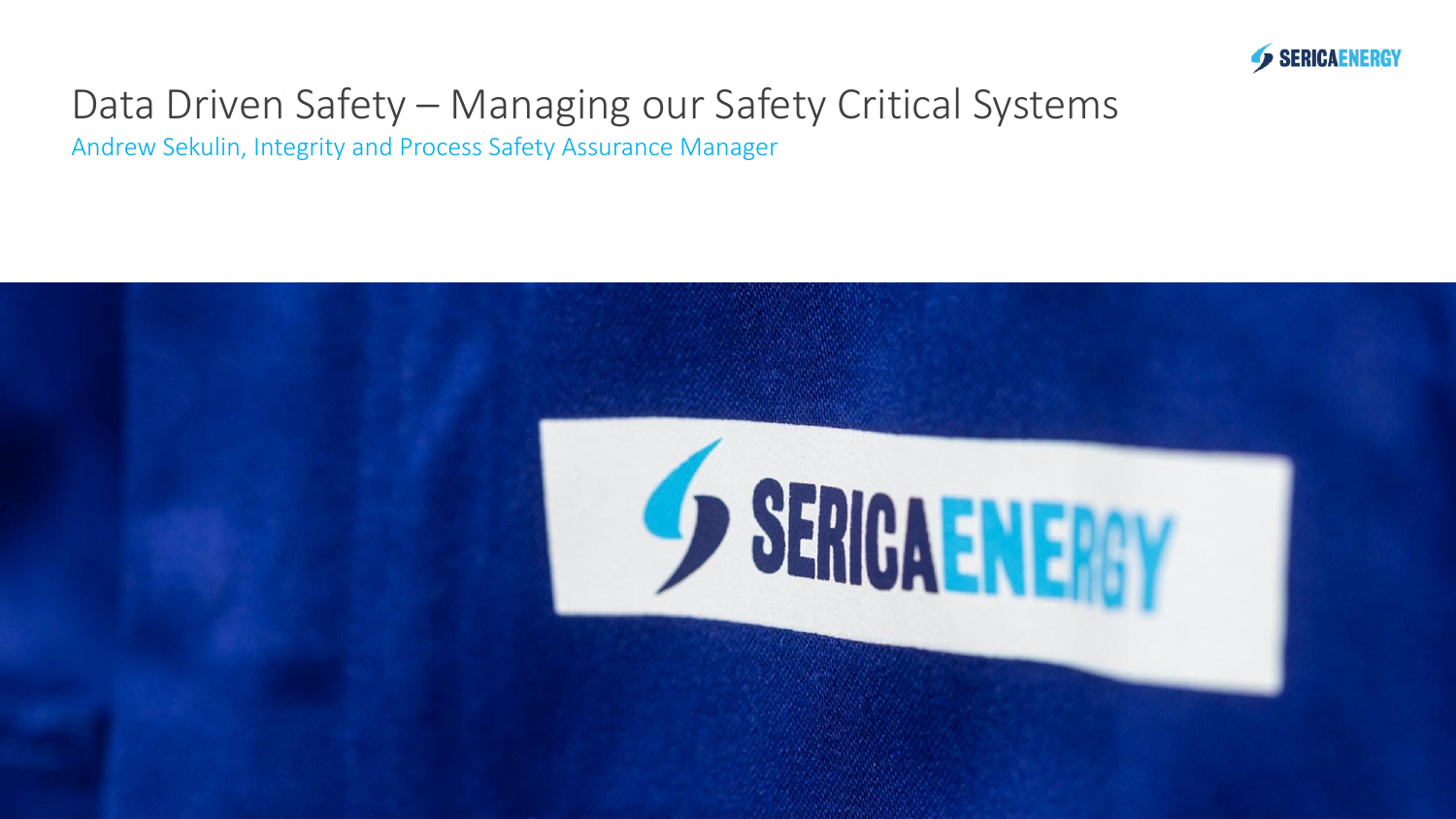

### **We Use Data to Help Prevent Major Accidents**





#### Assurance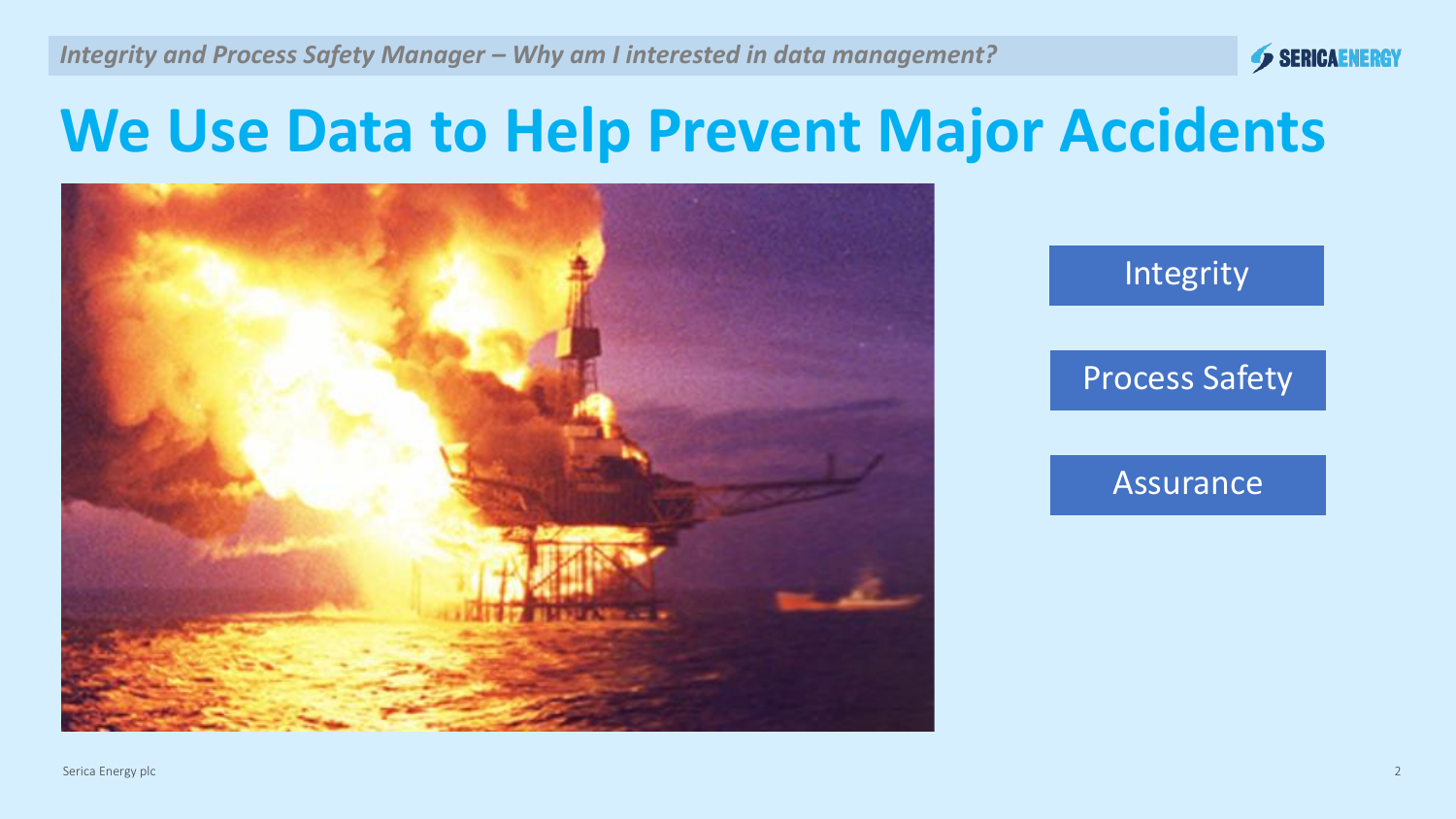

## **Offshore, We Rely on our Safety Systems**

*We have multiple safety systems which must work when we need them*

| Fire detection                                                                          | <b>Emergency Shutdown</b> | <b>Alarms &amp; Communication</b> | <b>Firefighting Water Sprays</b> |  |  |
|-----------------------------------------------------------------------------------------|---------------------------|-----------------------------------|----------------------------------|--|--|
|                                                                                         |                           |                                   |                                  |  |  |
| We do a lot of work to make sure they remain functional                                 |                           |                                   |                                  |  |  |
| Inspect                                                                                 | Test                      | <b>Maintain</b>                   | Repair                           |  |  |
|                                                                                         |                           |                                   |                                  |  |  |
| We need to monitor the status of this for thousands of components                       |                           |                                   |                                  |  |  |
| Inspection done on time?                                                                | Faults found?             | <b>Repairs planned?</b>           | <b>Repairs complete?</b>         |  |  |
| And roll this up to understand the overall status of these systems                      |                           |                                   |                                  |  |  |
|                                                                                         |                           |                                   |                                  |  |  |
| <b>Data management and visualisation challenge</b>                                      |                           |                                   |                                  |  |  |
| <b>Computerised Maintenance Management System</b><br>Tools to visualise and access data |                           |                                   |                                  |  |  |
|                                                                                         |                           |                                   |                                  |  |  |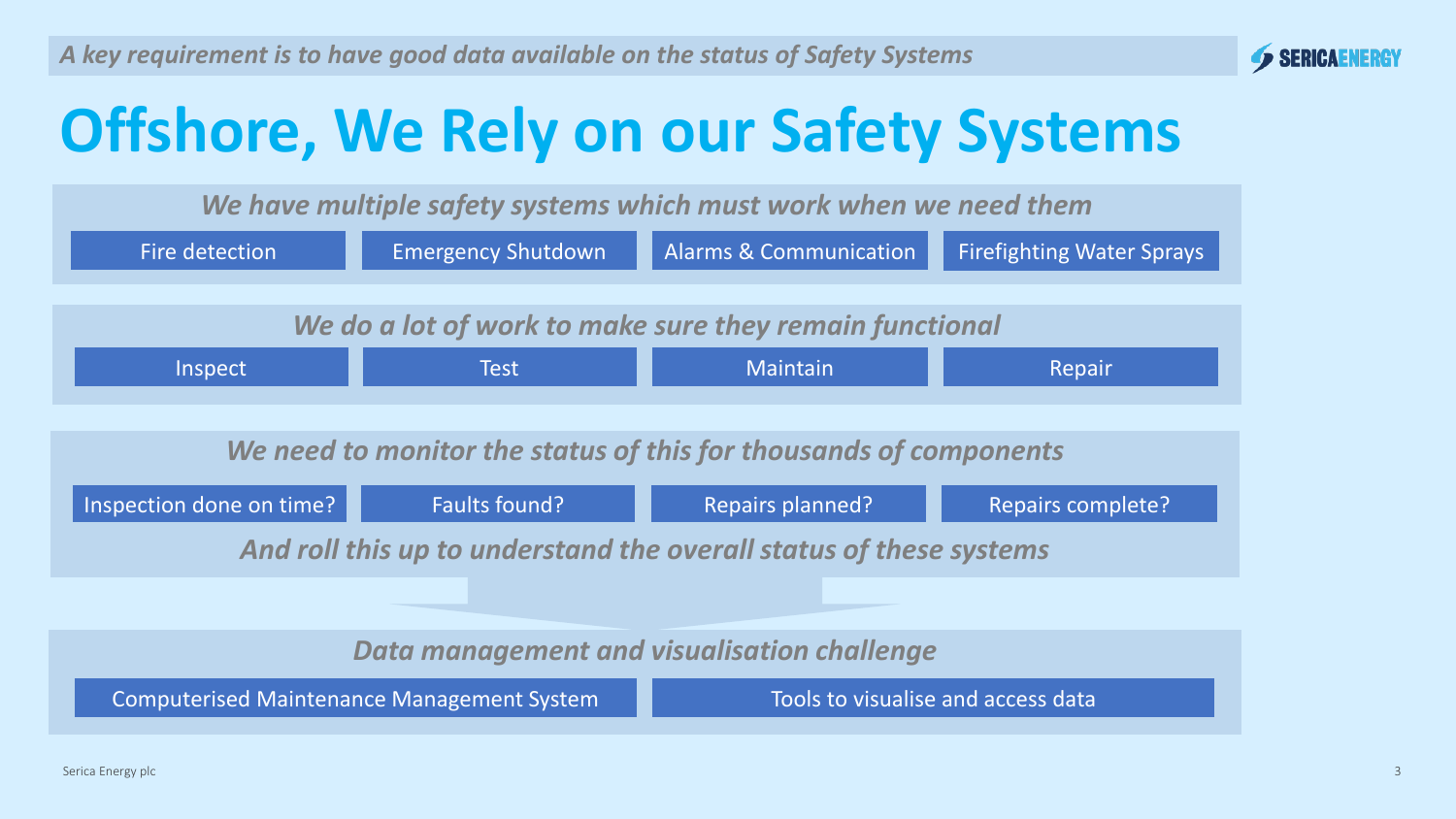

### **Serica's Data Visualisation Needs**



**Serica became Operator of Bruce in 2018** 

• **A new team from a range of backgrounds**

• **Maintenance Management System – IBM Maximo**

• **Data and workflows transferred from previous operator**

• **Initially only basic tools to access and visualise data**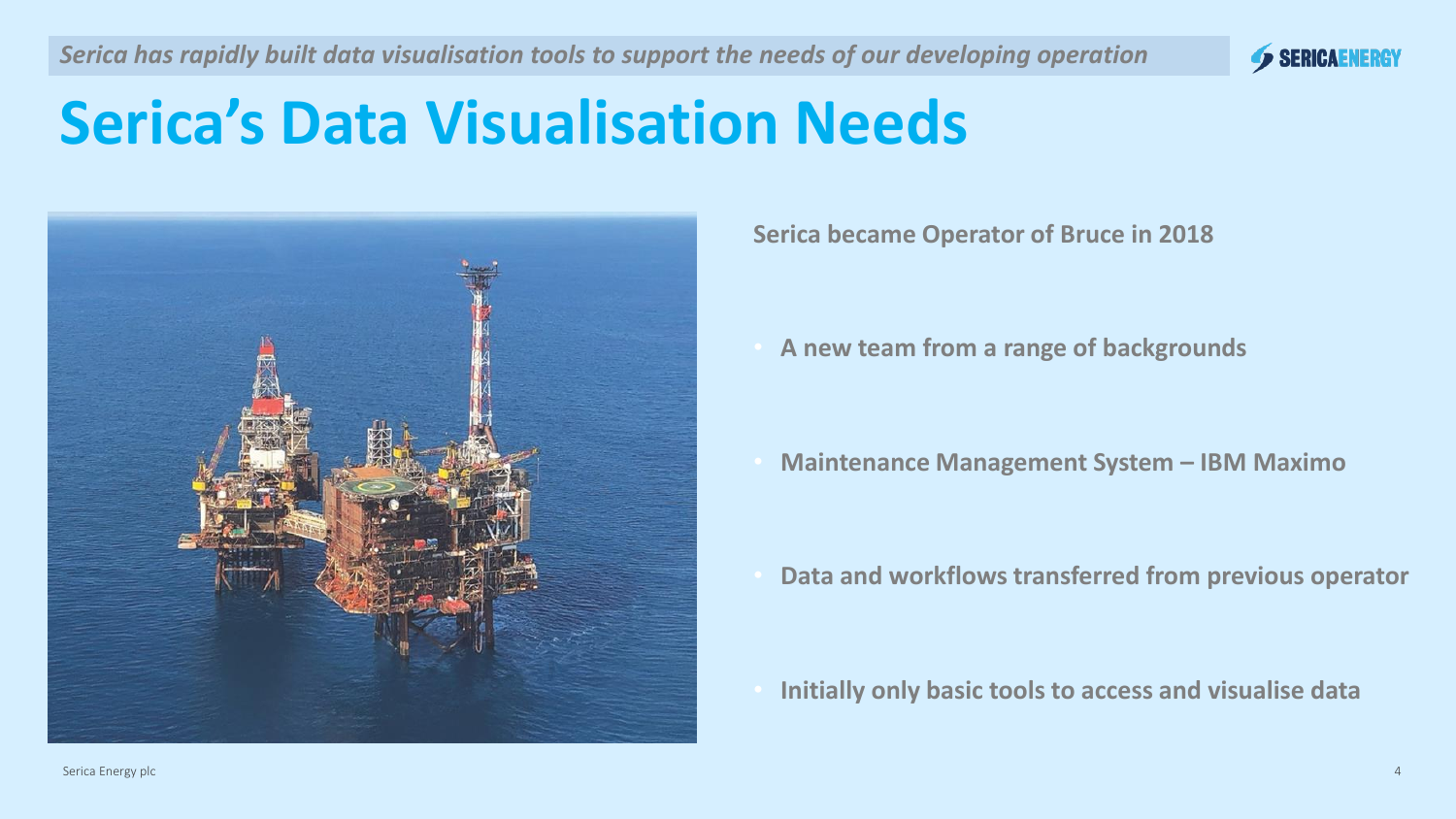

### **One System - Many Needs**

*Different People with Different Needs*

On Site Technicians who do On Site Technicians who do the maintenance the maintenance

Planners and Schedulers Planners and Schedulers

Engineers who manage specific safety systems

Offshore Site Management

Technical Assurance and **Verification** 

Senior Management

#### Maximo Maintenance Management System

| Taxt Exchange Street                                                 | C) Advanced Search . w          | <b>US Save Guery : w</b><br><b>E</b> Bookmarks                                                                                                                               |                                                   |                       | $\sigma$              |
|----------------------------------------------------------------------|---------------------------------|------------------------------------------------------------------------------------------------------------------------------------------------------------------------------|---------------------------------------------------|-----------------------|-----------------------|
| -On To Applications                                                  |                                 | Work Orders * # File + CL<br>$E = 20$ of 2249 $\Phi$                                                                                                                         |                                                   |                       |                       |
| U   Available Guerren                                                | <b>Hindi Coder + Concretion</b> |                                                                                                                                                                              | Licence                                           | Capaboard             | <b>Lead Craft</b>     |
| At Recipits<br>۸                                                     |                                 |                                                                                                                                                                              |                                                   |                       |                       |
| At four-tenants                                                      | <b>WOMMES</b>                   | Constitution of the Constitution of the Constitution of the Constitution of the Constitution of the Constitution of<br>ARMO DE PER BROOK CARRY OUT PM TO 3' MO-171216 D18 WT | <b>BRAINCORPS</b>                                 | <b>FM</b>             | OFFER AL              |
| 14 June dame                                                         | WOMM23                          | 481-003 TEMP TRANSMITTER FT                                                                                                                                                  | <b>BELL TTYSTTY</b>                               | <b>MARKTENANCE</b>    | OFFIC-845             |
| A lumph ring<br>All Deciphose 7 One Remoting Plan-                   | 10099423                        | BRU-DCEWRY, INFEWORK EXTERNAL VISUAL WISPECTION, PIEZ, 49M, CLOSED DRAINS.<br>ENERGY/VENTURE PRODUCTS OF FEMALE CONSUMING CONTRACT PROJECT COLUMNS                           | <b>BRUZOPPIPE</b>                                 | <b>BA</b>             | OFFORM                |
| A.LP See Campaign Jan 27                                             | W208123                         | 501-501 - LIFEBOATS, LAUNCHING APPLIANCES AND RELEASE GEAR MAINTENANCE AND<br><b><i>RESERCTIONS</i></b>                                                                      | BRJ-RSC52500C                                     | <b>MARITERADICE</b>   | OFFIC-RIS             |
| <b>Broom Filter Titatus Histori</b>                                  | WOMAT56                         | To all tag 10001/10083/10083 Erect labbring or affidely                                                                                                                      | <b>REAL AV, JETSHA</b>                            | <b>MARKETTINGSWIR</b> | DEED, AC.             |
| CAAPEC, inCriticalisabel authorities.                                | WOMAR223                        | BRICLOSOBA - MIRATION ANALYSIS (SPLITTER GEARING) COVERED BY SKY VISITS                                                                                                      | 0923-257100                                       | MAINTENANCE           | OFFIC-CRL             |
| <b>CAAPSC-Backing</b>                                                | WOMB33                          | 894-909 - SAFETY SHOWER AND EVE BATH INDIFFECTION AND FUNCTION TEST                                                                                                          | <b>BEN J. S. SHANKSONS</b>                        | MARKETENANCE          | OFFIC FSC             |
| Condition Medicates Visual Celevy.<br>Filter New Shortcaster Classes | W206722                         | Delacker (DOR31M22) falled in stylest gas used 27%, device poweldy requires<br>clearing with rock access-                                                                    | BRU-EXSRO HATZ                                    | <b>MARKTENHINCE</b>   | OFFICATOR             |
| 157 Contempora Automotive                                            | VACINIES                        | PCT31E39 Housing cracked requires replacement                                                                                                                                | <b>BRLEOTS</b> MM                                 | <b>MARCITEAUANCHI</b> | OFFIC-BIS             |
| New Work Center<br>٠                                                 | W205423                         | HENJING - MAINC FIRE DAMPER FUNCTION TEST- ROUTE                                                                                                                             | <b>BERLAW DISTRICT</b>                            | MARKETENAIN'S         | OFFIC.484             |
| <b>SaderS Domest</b>                                                 | <b>WOMER</b>                    | FBILBET - PLOVA COMPUTER CONFIGURATION CHECK (IN) ST3L                                                                                                                       | <b>BRLFVK20KE</b>                                 | <b>MARCITENHACE</b>   | OFFICAR               |
| Total Commercial                                                     | <b>W268239</b>                  | DOMENARO IN LIPRO Compressor                                                                                                                                                 | <b>BEALDGEOMADD</b>                               | <b>MARKETERAPACIE</b> | OFFICASH              |
| Indiana Vicent Cartier                                               | <b>VACABLESS</b>                | INVESTIGATE IN CLAIR CAPTER/TY CARS CLAL BREAK FISCHA.                                                                                                                       | <b>GEN J. ROLAND KINDERSTAND, AAAAA/TEINAUACO</b> |                       | DETE FOO              |
| Croute-Rogers                                                        | <b>WOMER</b>                    | <b><i>SELENE GUITTIN FT.</i></b>                                                                                                                                             | <b>BERLINGALVILLE</b>                             | <b>MARKETENAIN'IE</b> | OFFC-MIL              |
| Miam Actionist                                                       | WOMERS                          | PERDER CURKLERMOLOGARE 12 MONTHLY                                                                                                                                            | <b>BRANDWAYORRANE</b>                             | DEN.LING              | OFFIC-DBI             |
| <b>Dentise for News' Parents</b><br>Consta Viceo Partners            | WOMBER                          | LEASE FRAUDRICH WIND TO STOKE START STATION - FLATFULD AND TESTATION BECAUSED.                                                                                               | <b>BULLEY LIBRARY STATE</b>                       | <b>MARKEEMANCE</b>    | centrum de al         |
| Allia/Jersent Literature (abbot)<br>٠                                | WORCED                          | WEY TEST SELGE? . FIRE SUPPRESSION (FOZD WATER BASED) INSPECTION AND<br><b>PUMP THING TEST</b>                                                                               | <b>BRAJ-ROV2THEZ</b>                              | <b>MARKTENANCE</b>    | OFFEJFOL <sup>N</sup> |
| <b>Pon Franchi</b>                                                   |                                 |                                                                                                                                                                              |                                                   |                       |                       |

#### Proliferation of Spreadsheets

Over reliance on small number of Maximo data specialists

Potential for inconsistent data to be used

*People Joined Serica with different Backgrounds and Experience*

Range of experience with maintenance management systems

Different experiences with Maximo

Unfamiliar with specific build and implementation in the system

#### Different uses of terminology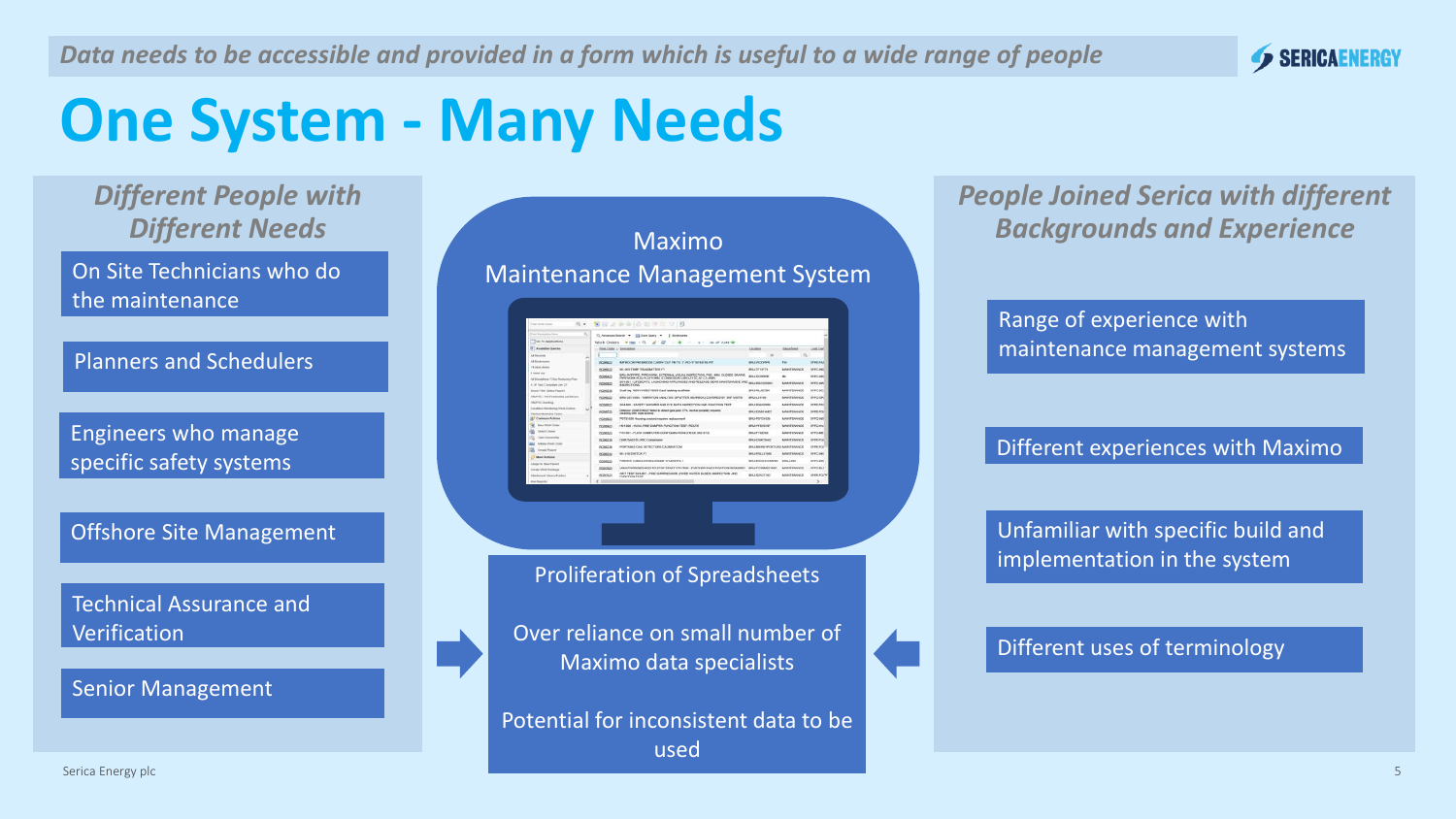

### **Data Visualisation Development**

| 4 9日之中中心石田住口(图<br>of Hiri Dale                                                                                                                                                                                                                                                                                                                                                                                        |                                           |                                                                                                                                                                                                                                                                                                                                                                                                                                                                                                                                         |                                                         |                                                                            |               |  |  |
|-----------------------------------------------------------------------------------------------------------------------------------------------------------------------------------------------------------------------------------------------------------------------------------------------------------------------------------------------------------------------------------------------------------------------|-------------------------------------------|-----------------------------------------------------------------------------------------------------------------------------------------------------------------------------------------------------------------------------------------------------------------------------------------------------------------------------------------------------------------------------------------------------------------------------------------------------------------------------------------------------------------------------------------|---------------------------------------------------------|----------------------------------------------------------------------------|---------------|--|--|
| of Agriculture Born<br>4)<br>$\sim$                                                                                                                                                                                                                                                                                                                                                                                   |                                           | () Ananothest . El Sectiony .   bosness                                                                                                                                                                                                                                                                                                                                                                                                                                                                                                 |                                                         |                                                                            |               |  |  |
| Griffman                                                                                                                                                                                                                                                                                                                                                                                                              |                                           | Work Orders $\mathbf{w}_{\text{DM}}$ : 0, $\mathbf{d}$ $\mathbf{d}$ : $\mathbf{\Phi}$ =<br>$1 - 10$ of 2249 $\Phi$                                                                                                                                                                                                                                                                                                                                                                                                                      |                                                         |                                                                            |               |  |  |
| (F) Avenues German<br>At focusts                                                                                                                                                                                                                                                                                                                                                                                      | - First Orler + Described<br>$\mathbb{C}$ |                                                                                                                                                                                                                                                                                                                                                                                                                                                                                                                                         | Louise Deathed Lost.Cod<br>$\rightarrow$                |                                                                            |               |  |  |
| At Soukmarke                                                                                                                                                                                                                                                                                                                                                                                                          |                                           | WORKER WITH DRIVING BROOK CARRY OUT PM TO 31 WO 17 KING OLD AT                                                                                                                                                                                                                                                                                                                                                                                                                                                                          | <b>BRANDDAVE</b>                                        | $\sim$                                                                     | OFFERN        |  |  |
| 14 April dollar                                                                                                                                                                                                                                                                                                                                                                                                       |                                           | W20022 41-00 TEMP TANGAFTER FT                                                                                                                                                                                                                                                                                                                                                                                                                                                                                                          | $80.07877$                                              | wartwart orrow                                                             |               |  |  |
|                                                                                                                                                                                                                                                                                                                                                                                                                       |                                           |                                                                                                                                                                                                                                                                                                                                                                                                                                                                                                                                         |                                                         |                                                                            |               |  |  |
|                                                                                                                                                                                                                                                                                                                                                                                                                       |                                           |                                                                                                                                                                                                                                                                                                                                                                                                                                                                                                                                         |                                                         |                                                                            |               |  |  |
|                                                                                                                                                                                                                                                                                                                                                                                                                       |                                           |                                                                                                                                                                                                                                                                                                                                                                                                                                                                                                                                         |                                                         |                                                                            |               |  |  |
|                                                                                                                                                                                                                                                                                                                                                                                                                       |                                           |                                                                                                                                                                                                                                                                                                                                                                                                                                                                                                                                         |                                                         |                                                                            |               |  |  |
|                                                                                                                                                                                                                                                                                                                                                                                                                       |                                           |                                                                                                                                                                                                                                                                                                                                                                                                                                                                                                                                         |                                                         |                                                                            |               |  |  |
| Continuation View Market                                                                                                                                                                                                                                                                                                                                                                                              |                                           | <b>OCALCO CONTENTING AND REAL PROPERTY OF AN INFORMATION MANAGEMENT CONTENTS (2015-20)</b><br>CONTENTS CONTENTS AND REAL PROPERTY AND REAL PROPERTY OF AN INTERFERING MANAGEMENT CONTENTS OF A MANAGEMENT CONTENTS OF A MANAGEMENT OF                                                                                                                                                                                                                                                                                                   |                                                         |                                                                            |               |  |  |
| $\overline{\mathbf{p}}$ Communications                                                                                                                                                                                                                                                                                                                                                                                | <b>YOMAX</b>                              | PDT2420 Hooking macked may live replacement                                                                                                                                                                                                                                                                                                                                                                                                                                                                                             | <b>MALBERTOWN</b>                                       | MASTRANCE                                                                  | ORCAS         |  |  |
| <sup>S</sup> Hermann                                                                                                                                                                                                                                                                                                                                                                                                  |                                           |                                                                                                                                                                                                                                                                                                                                                                                                                                                                                                                                         |                                                         |                                                                            |               |  |  |
| <b>B</b> heather<br>10. Tuta Committee                                                                                                                                                                                                                                                                                                                                                                                |                                           | WHEEL FILMF-ROKCONVERSION/GUNFIDECK/RESTS                                                                                                                                                                                                                                                                                                                                                                                                                                                                                               | <b>BRAFINER</b>                                         | MARTENANT GENLAR                                                           |               |  |  |
| <b>Manufacturer</b>                                                                                                                                                                                                                                                                                                                                                                                                   |                                           | $\label{eq:10} \begin{minipage}{0.9\linewidth} \begin{minipage}{0.9\linewidth} \begin{minipage}{0.9\linewidth} \begin{minipage}{0.9\linewidth} \end{minipage} \begin{minipage}{0.9\linewidth} \end{minipage} \begin{minipage}{0.9\linewidth} \begin{minipage}{0.9\linewidth} \end{minipage} \end{minipage} \begin{minipage}{0.9\linewidth} \begin{minipage}{0.9\linewidth} \begin{minipage}{0.9\linewidth} \end{minipage} \end{minipage} \begin{minipage}{0.9\linewidth} \begin{minipage}{0.9\linewidth} \end{minipage} \end{minipage}$ | exposition: wellbend ontice                             |                                                                            |               |  |  |
| <b>Count Hand</b>                                                                                                                                                                                                                                                                                                                                                                                                     |                                           | WORCH PORTHULE GAS DETECTORS CALIBRATION<br><b>WHEN</b> <i>measurer</i><br>BRAPSLITER MATENHOL OFCAS                                                                                                                                                                                                                                                                                                                                                                                                                                    | BRUSHMEFORTOAT MARTENHOL CITY/FO                        |                                                                            |               |  |  |
| <b>Charles Comments</b>                                                                                                                                                                                                                                                                                                                                                                                               |                                           |                                                                                                                                                                                                                                                                                                                                                                                                                                                                                                                                         |                                                         |                                                                            |               |  |  |
| <b>Today to New Parent</b><br>Cooks West Package                                                                                                                                                                                                                                                                                                                                                                      |                                           |                                                                                                                                                                                                                                                                                                                                                                                                                                                                                                                                         |                                                         |                                                                            |               |  |  |
| Abulment Lincorp Parkers                                                                                                                                                                                                                                                                                                                                                                                              |                                           | WORDER PER TEST NEVER-FIRE SUPPRESSION-POSED HATER BASED REPRETOR AND                                                                                                                                                                                                                                                                                                                                                                                                                                                                   | <b>BUSINESS</b>                                         | wartwart orrero's                                                          |               |  |  |
| $\qquad \qquad \circ \qquad \text{mass}$<br><b>Due Franch</b>                                                                                                                                                                                                                                                                                                                                                         |                                           |                                                                                                                                                                                                                                                                                                                                                                                                                                                                                                                                         |                                                         |                                                                            | $\rightarrow$ |  |  |
|                                                                                                                                                                                                                                                                                                                                                                                                                       |                                           |                                                                                                                                                                                                                                                                                                                                                                                                                                                                                                                                         |                                                         |                                                                            |               |  |  |
|                                                                                                                                                                                                                                                                                                                                                                                                                       |                                           |                                                                                                                                                                                                                                                                                                                                                                                                                                                                                                                                         |                                                         |                                                                            |               |  |  |
| n <sub>0</sub>                                                                                                                                                                                                                                                                                                                                                                                                        |                                           | Home Inset Dow Page Leyout Formulas Data Review View Help ACROBAT                                                                                                                                                                                                                                                                                                                                                                                                                                                                       |                                                         |                                                                            |               |  |  |
|                                                                                                                                                                                                                                                                                                                                                                                                                       |                                           |                                                                                                                                                                                                                                                                                                                                                                                                                                                                                                                                         |                                                         |                                                                            |               |  |  |
|                                                                                                                                                                                                                                                                                                                                                                                                                       |                                           |                                                                                                                                                                                                                                                                                                                                                                                                                                                                                                                                         |                                                         |                                                                            |               |  |  |
| $-$ 846                                                                                                                                                                                                                                                                                                                                                                                                               |                                           | $\bigoplus_{\mathfrak{B} \in \mathfrak{B}} \overline{\mathfrak{g}} \cdot \bigoplus_{\mathfrak{B} \in \mathfrak{B}} \overline{\mathfrak{g}} \cdot \bigoplus_{\mathfrak{B} \in \mathfrak{B}} \overline{\mathfrak{g}} \cdot \mathfrak{g} \cdot \mathfrak{g} \cdot \mathfrak{g} \cdot \mathfrak{g} \cdot \mathfrak{g} \cdot \mathfrak{g} \cdot \mathfrak{g} \cdot \mathfrak{g} \cdot \mathfrak{g} \cdot \mathfrak{g} \cdot \mathfrak{g} \cdot \mathfrak{g} \cdot \mathfrak{g} \cdot \mathfrak$                                              |                                                         |                                                                            |               |  |  |
| $\alpha_{\rm BDM}$ $\alpha$<br>Ander <b>CD</b> E 9 - 0 - 8 - +                                                                                                                                                                                                                                                                                                                                                        |                                           | a signer a tensor of max.                                                                                                                                                                                                                                                                                                                                                                                                                                                                                                               |                                                         |                                                                            |               |  |  |
| $\overline{a}$                                                                                                                                                                                                                                                                                                                                                                                                        |                                           |                                                                                                                                                                                                                                                                                                                                                                                                                                                                                                                                         |                                                         |                                                                            |               |  |  |
| $1 \times \sqrt{-\beta}$ . In                                                                                                                                                                                                                                                                                                                                                                                         |                                           |                                                                                                                                                                                                                                                                                                                                                                                                                                                                                                                                         |                                                         |                                                                            |               |  |  |
|                                                                                                                                                                                                                                                                                                                                                                                                                       |                                           |                                                                                                                                                                                                                                                                                                                                                                                                                                                                                                                                         |                                                         |                                                                            |               |  |  |
|                                                                                                                                                                                                                                                                                                                                                                                                                       |                                           |                                                                                                                                                                                                                                                                                                                                                                                                                                                                                                                                         |                                                         |                                                                            |               |  |  |
|                                                                                                                                                                                                                                                                                                                                                                                                                       |                                           |                                                                                                                                                                                                                                                                                                                                                                                                                                                                                                                                         |                                                         |                                                                            |               |  |  |
| E                                                                                                                                                                                                                                                                                                                                                                                                                     |                                           |                                                                                                                                                                                                                                                                                                                                                                                                                                                                                                                                         |                                                         |                                                                            |               |  |  |
| с<br>т.                                                                                                                                                                                                                                                                                                                                                                                                               |                                           | $\frac{\left \mathcal{S}_{\text{pump}}\right }{\frac{1}{\sqrt{2\pi}\Delta t} \Delta t} = \frac{\left \mathcal{S}_{\text{pump}}\right }{\left \mathcal{S}_{\text{pump}}\right } \frac{\left \mathcal{S}_{\text{pump}}\right }{\left \mathcal{S}_{\text{pump}}\right } = \frac{\left \mathcal{S}_{\text{pump}}\right }{\left \mathcal{S}_{\text{pump}}\right } \frac{\left \mathcal{S}_{\text{pump}}\right }{\left \mathcal{S}_{\text{pump}}\right } = \frac{\left \mathcal{S}_{\text{pump}}\right }{\left \mathcal{$                     |                                                         |                                                                            |               |  |  |
| 동시 보기                                                                                                                                                                                                                                                                                                                                                                                                                 |                                           | -1<br>÷<br>÷<br>-<br>×<br>-1<br>.                                                                                                                                                                                                                                                                                                                                                                                                                                                                                                       | -1<br>$\longrightarrow$                                 | 품.<br>$-$                                                                  | t             |  |  |
| her<br>u                                                                                                                                                                                                                                                                                                                                                                                                              |                                           | EEH                                                                                                                                                                                                                                                                                                                                                                                                                                                                                                                                     | --<br>227                                               |                                                                            |               |  |  |
| ι.<br>u.                                                                                                                                                                                                                                                                                                                                                                                                              |                                           | $E = 111$<br>÷<br>$\cdots$<br>m ar                                                                                                                                                                                                                                                                                                                                                                                                                                                                                                      |                                                         | $\frac{1}{2\pi\alpha}$ , $\frac{1}{2\pi\alpha}$ and $\frac{1}{2\pi\alpha}$ |               |  |  |
| ter.<br><b>Search</b><br>South of                                                                                                                                                                                                                                                                                                                                                                                     |                                           | <b>Terms Research</b>                                                                                                                                                                                                                                                                                                                                                                                                                                                                                                                   | the control of the second con-                          |                                                                            |               |  |  |
| وسيا<br>$\frac{1}{2\sqrt{2}}\frac{1}{\sqrt{2}}\frac{1}{\sqrt{2}}\frac{1}{\sqrt{2}}\frac{1}{\sqrt{2}}\frac{1}{\sqrt{2}}\frac{1}{\sqrt{2}}\frac{1}{\sqrt{2}}\frac{1}{\sqrt{2}}\frac{1}{\sqrt{2}}\frac{1}{\sqrt{2}}\frac{1}{\sqrt{2}}\frac{1}{\sqrt{2}}\frac{1}{\sqrt{2}}\frac{1}{\sqrt{2}}\frac{1}{\sqrt{2}}\frac{1}{\sqrt{2}}\frac{1}{\sqrt{2}}\frac{1}{\sqrt{2}}\frac{1}{\sqrt{2}}\frac{1}{\sqrt{2}}\frac{1}{\sqrt{2$ |                                           | $\sim$ $\sim$                                                                                                                                                                                                                                                                                                                                                                                                                                                                                                                           | $\rightarrow$ $\rightarrow$ $\rightarrow$ $\rightarrow$ |                                                                            |               |  |  |
|                                                                                                                                                                                                                                                                                                                                                                                                                       |                                           |                                                                                                                                                                                                                                                                                                                                                                                                                                                                                                                                         |                                                         | part of paper law.                                                         |               |  |  |
| ŧ                                                                                                                                                                                                                                                                                                                                                                                                                     |                                           |                                                                                                                                                                                                                                                                                                                                                                                                                                                                                                                                         |                                                         |                                                                            |               |  |  |
| <b>Section</b>                                                                                                                                                                                                                                                                                                                                                                                                        |                                           | E BERTHERE I HERE<br>send of the first state of the company of                                                                                                                                                                                                                                                                                                                                                                                                                                                                          | <b>STORY</b>                                            | --                                                                         |               |  |  |
|                                                                                                                                                                                                                                                                                                                                                                                                                       |                                           |                                                                                                                                                                                                                                                                                                                                                                                                                                                                                                                                         |                                                         |                                                                            |               |  |  |
|                                                                                                                                                                                                                                                                                                                                                                                                                       |                                           |                                                                                                                                                                                                                                                                                                                                                                                                                                                                                                                                         |                                                         |                                                                            |               |  |  |
|                                                                                                                                                                                                                                                                                                                                                                                                                       |                                           |                                                                                                                                                                                                                                                                                                                                                                                                                                                                                                                                         |                                                         |                                                                            |               |  |  |
|                                                                                                                                                                                                                                                                                                                                                                                                                       |                                           |                                                                                                                                                                                                                                                                                                                                                                                                                                                                                                                                         |                                                         |                                                                            |               |  |  |
|                                                                                                                                                                                                                                                                                                                                                                                                                       |                                           |                                                                                                                                                                                                                                                                                                                                                                                                                                                                                                                                         |                                                         |                                                                            |               |  |  |
|                                                                                                                                                                                                                                                                                                                                                                                                                       |                                           |                                                                                                                                                                                                                                                                                                                                                                                                                                                                                                                                         |                                                         |                                                                            |               |  |  |
|                                                                                                                                                                                                                                                                                                                                                                                                                       |                                           |                                                                                                                                                                                                                                                                                                                                                                                                                                                                                                                                         |                                                         |                                                                            |               |  |  |
|                                                                                                                                                                                                                                                                                                                                                                                                                       |                                           |                                                                                                                                                                                                                                                                                                                                                                                                                                                                                                                                         |                                                         |                                                                            |               |  |  |



- **Small, informal teams**
- **Data and system specialists made available**
- **Use Stock Data Visualisation Tools - PowerBi**
- **Start small and build quickly**
- **Try things out**
- **Make dashboards available as soon as possible**
- **Learn and Feedback**
- **Use to improve data quality in underlying systems**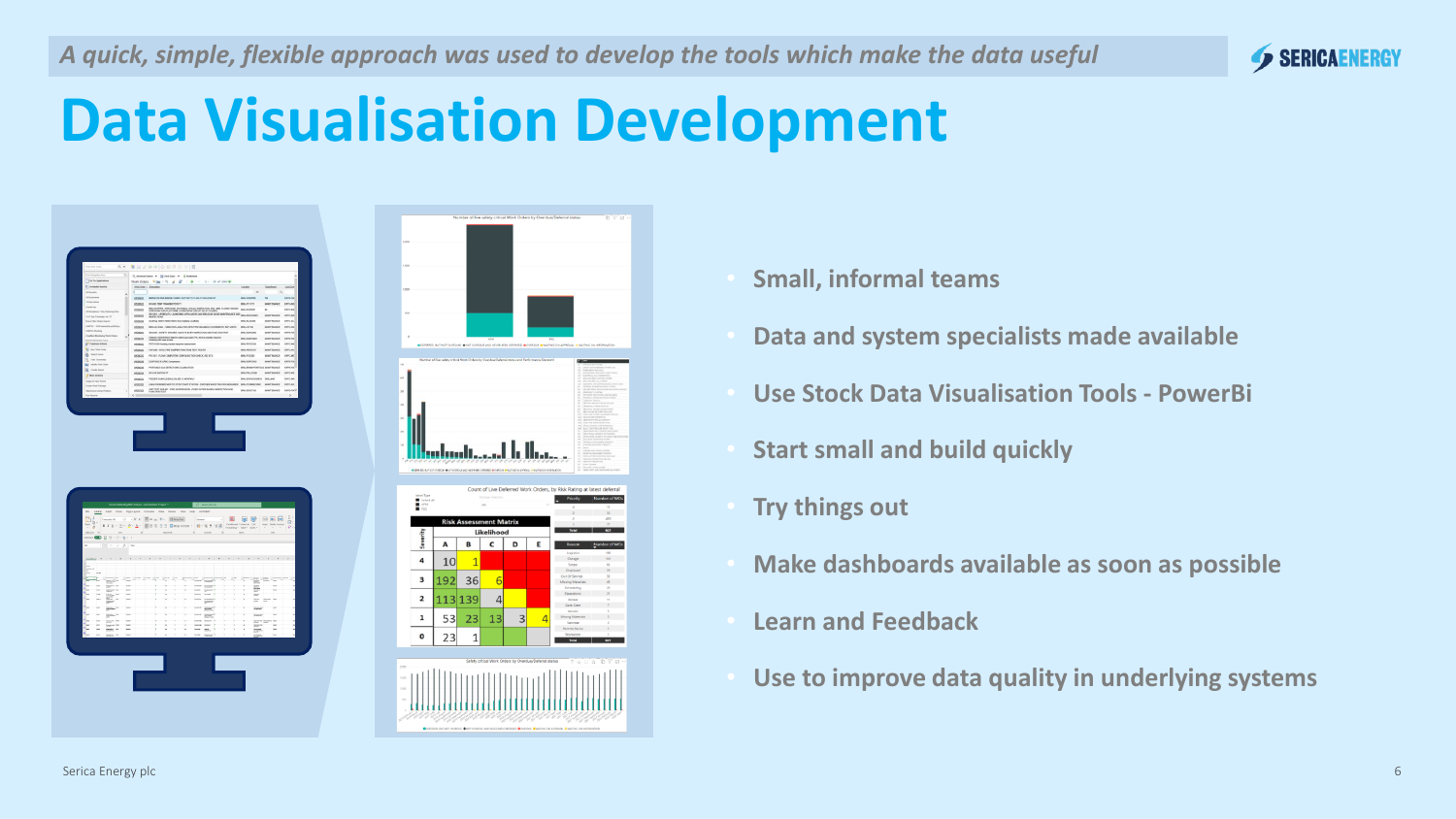

### **Data Visualisation Development**

| <b>Display data from</b> |
|--------------------------|
| <b>Maximo in PowerBi</b> |

Develop understanding of basic data build in Maximo

Develop standard queries into Maximo



**Show data for each safety system**

Problem: identifier codes for each safety system don't follow same format

Update format of these codes in Maximo



**Show deferral status of all workorders**

Problem: deferrals are managed in a different module in Maximo

Create a tool to link data from different modules

 $\frac{1}{2}$  Select  $A$   $B$   $C$   $D$   $E$  $10<sup>l</sup>$  $192$  36  $\overline{\mathbf{c}}$  $113|139|$  $\overline{4}$  $\mathbf{1}$  $53$  23 13  $\mathbf{0}$  $23$ 

**Trend Data Over Time**

Problem: Maximo does not hold historical data

Build local database with scheduled data updates from Maximo

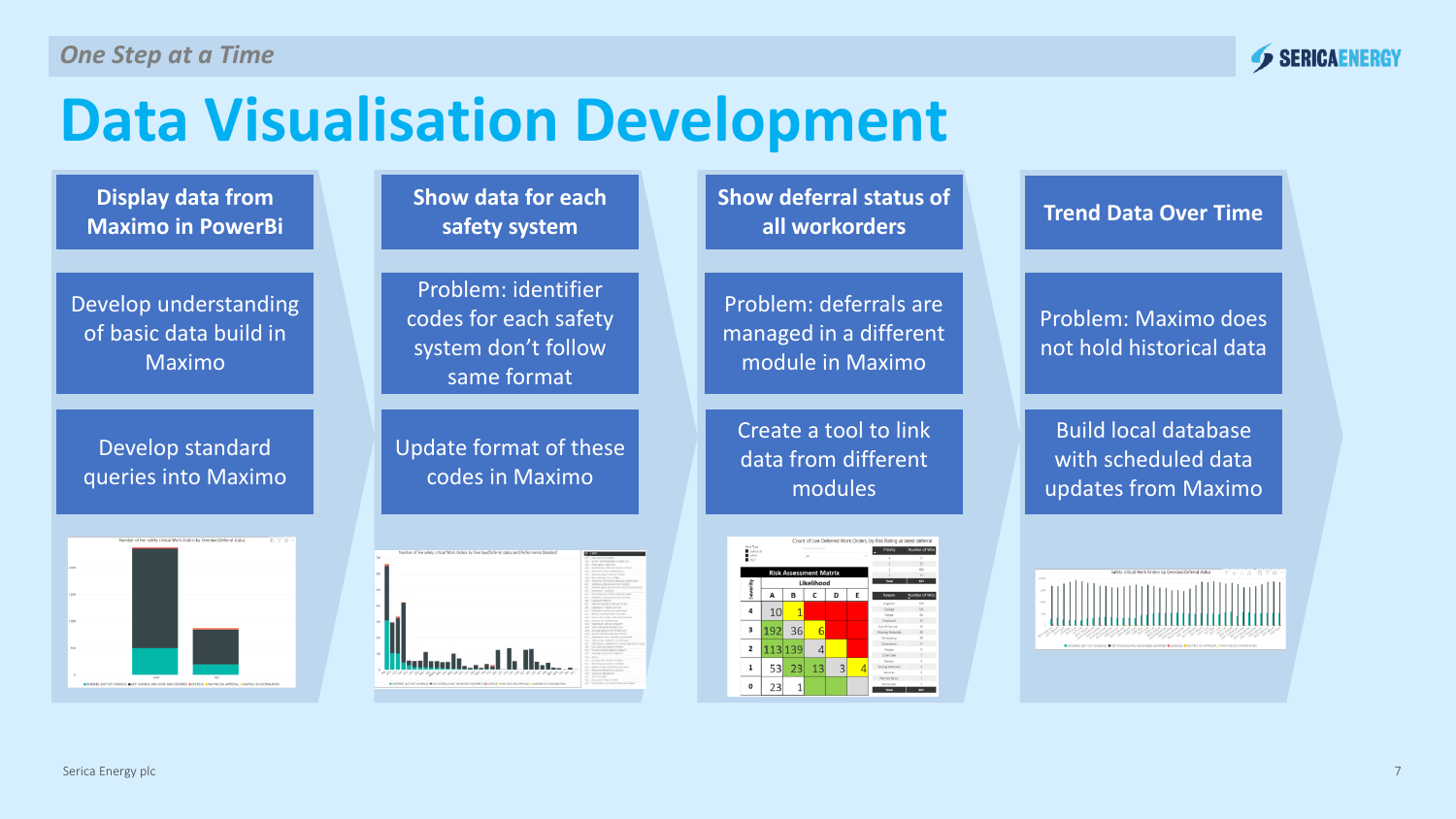

### **Impact and Next Steps**

*Is it having Impact?*

technical assessments Engineers using data for

the maintenance Dashboards being used in management presentations

Allowed industry data reporting requirements to be easily met

Requests made for new charts or data to be included

Used to find data quality issues in underlying systems

Similar approach adopted to build dashboards in other areas



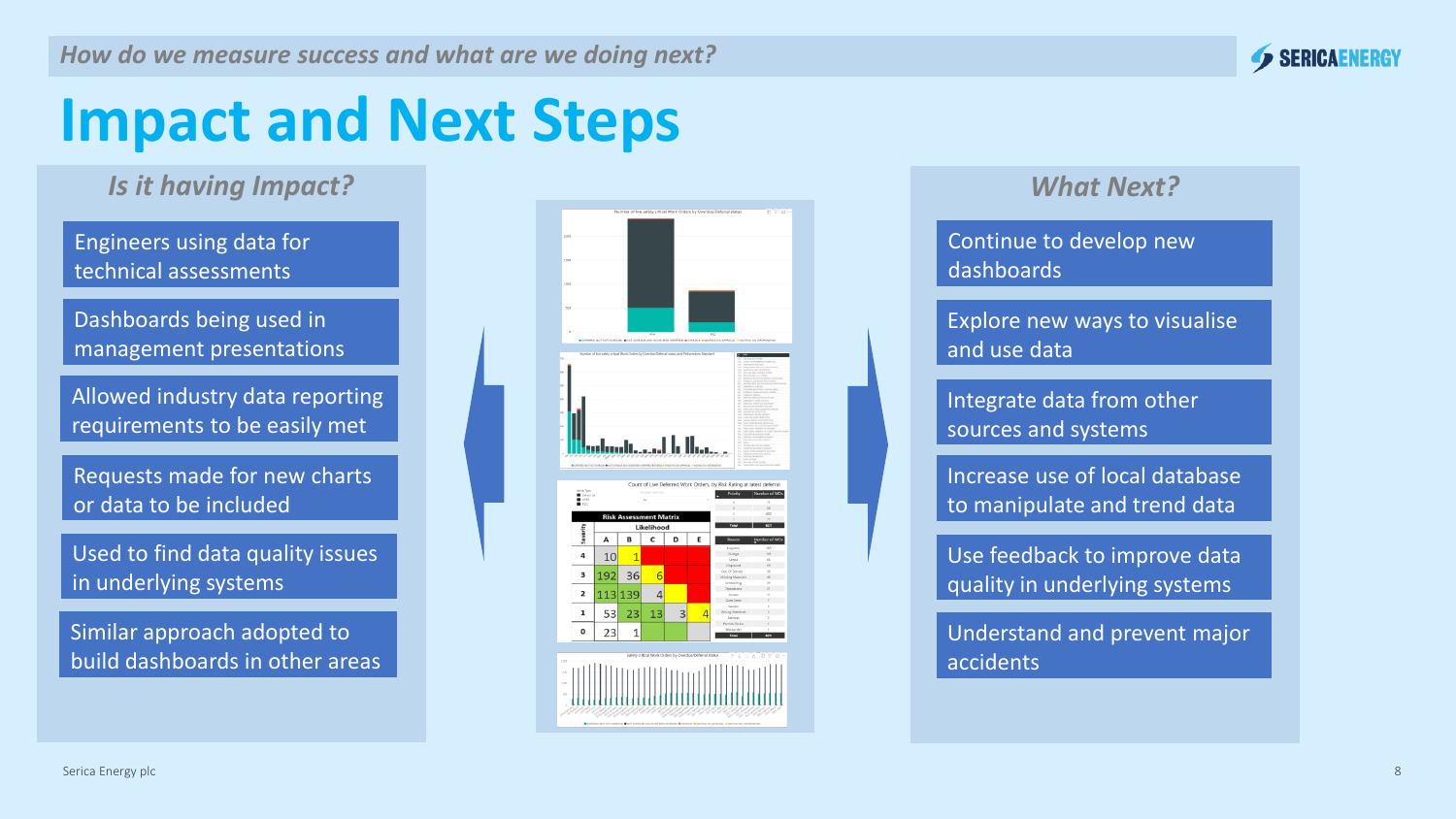

## **Data Driven Safety**

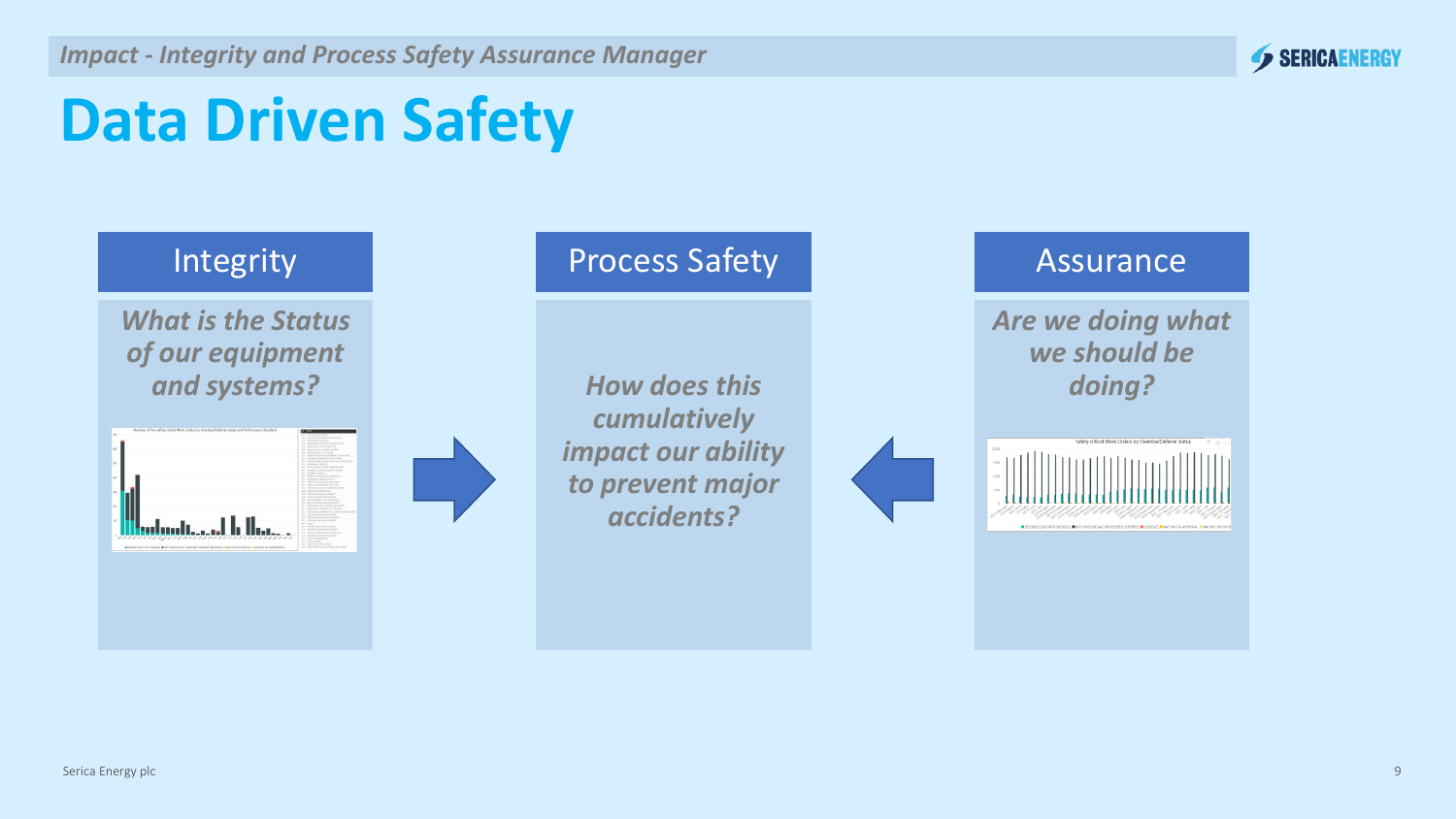

# Thank-you